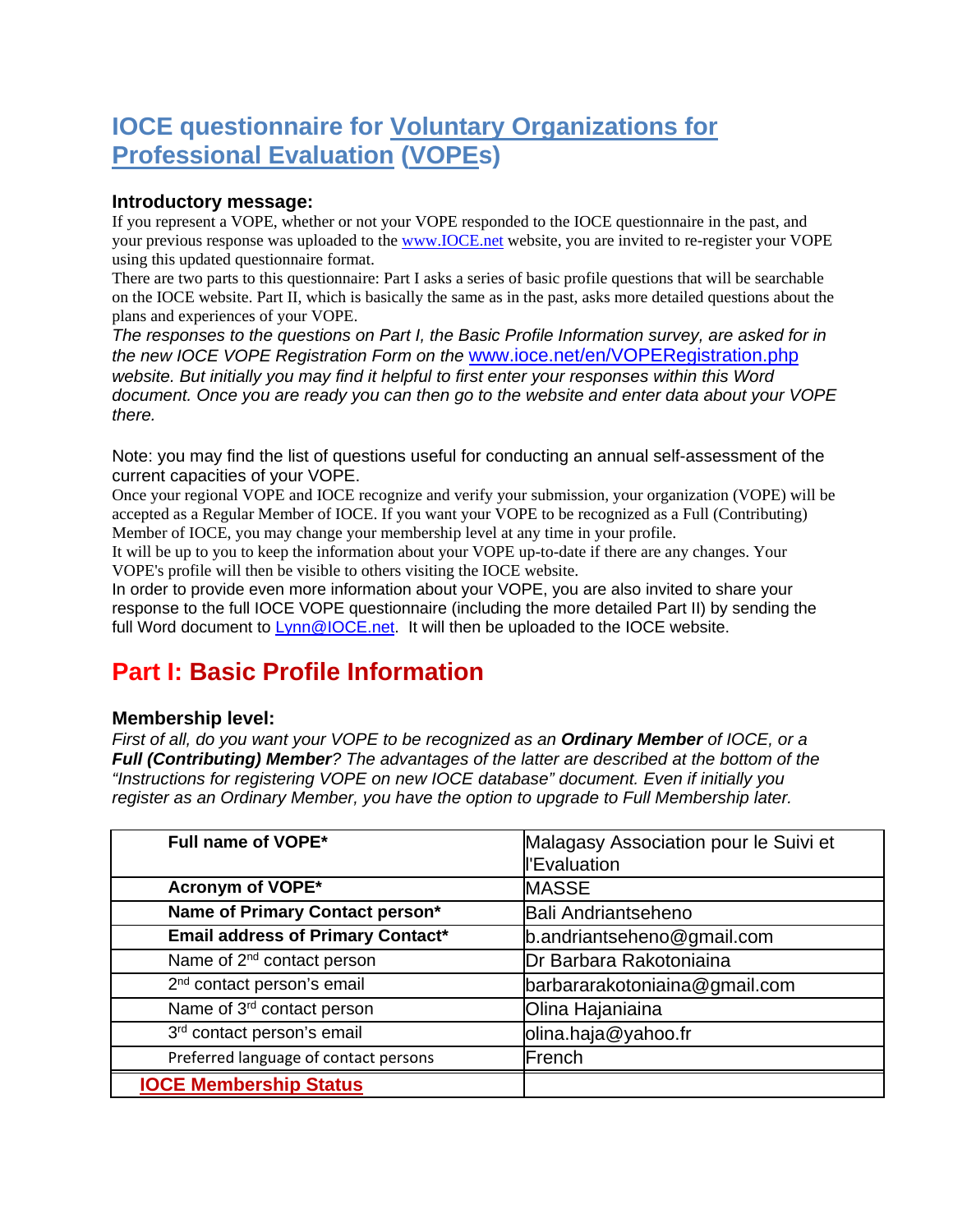| <b>Ordinary member of IOCE</b>                                                          | X                                                                                                    |
|-----------------------------------------------------------------------------------------|------------------------------------------------------------------------------------------------------|
| <b>Full (Contributing) Member of IOCE</b>                                               |                                                                                                      |
| <b>Organizational Identification</b>                                                    |                                                                                                      |
| VOPE website URL (if any)                                                               | www.masse-mg.org                                                                                     |
| Postal address for VOPE                                                                 | BP 4212 Antananarivo 101 Madagascar                                                                  |
| Year VOPE founded*                                                                      | 2006                                                                                                 |
| <b>Current status*</b> (identify which)                                                 | Informal network<br>Formal association/society (charter and<br>bylaws adopted)                       |
| <b>VOPE legally recognized by</b><br>government?*                                       | <b>No</b><br>Not yet (but we're working on it)<br><b>Yes</b>                                         |
| Geographic scope of organization*                                                       | International<br>Regional (multi-national)<br><b>National</b><br>Sub-national (e.g. local affiliate) |
| If regional VOPE: Name of region                                                        |                                                                                                      |
| If national or sub-national VOPE: Name of                                               | <b>MADAGASCAR</b>                                                                                    |
| country                                                                                 |                                                                                                      |
| If sub-national VOPE: name geographical area                                            |                                                                                                      |
| If VOPE with sectoral focus, name of sector                                             |                                                                                                      |
| <b>Membership</b>                                                                       |                                                                                                      |
| Number of dues-paying official members*                                                 | 26                                                                                                   |
| Number of non-dues-paying members                                                       |                                                                                                      |
| Total current number of members*                                                        | 26                                                                                                   |
| Total on mailing list                                                                   | 26                                                                                                   |
| Is your VOPE open to membership by anybody                                              | No                                                                                                   |
| with interest in evaluation?                                                            | Yes                                                                                                  |
| Does the membership of your VOPE include                                                | No                                                                                                   |
| specialists in a variety of sectors/ disciplines?                                       | Yes                                                                                                  |
| Number of VOPE members working in<br>governmental agencies                              | 12                                                                                                   |
| Number of VOPE members working in NGOs/CSOs                                             | $\overline{7}$                                                                                       |
| Number of VOPE members working in academia                                              | 4                                                                                                    |
| Number of VOPE members who work in private<br>sector (including free-lance consultants) | $\overline{7}$                                                                                       |
| Number of VOPE membership who are women                                                 | 9                                                                                                    |
| Number of VOPE members who are below age of                                             | 6                                                                                                    |
| 35 / or are new to the evaluation profession                                            |                                                                                                      |
| Leadership                                                                              |                                                                                                      |
| Name of current president/chairperson                                                   | <b>Bali Andriantseheno</b>                                                                           |
| Number of members of board/leadership group                                             | 7                                                                                                    |
| How active would you judge your VOPE's                                                  | Inactive - we haven't met in over a year                                                             |
| leadership to be?*                                                                      | A little active - meet at least once/year                                                            |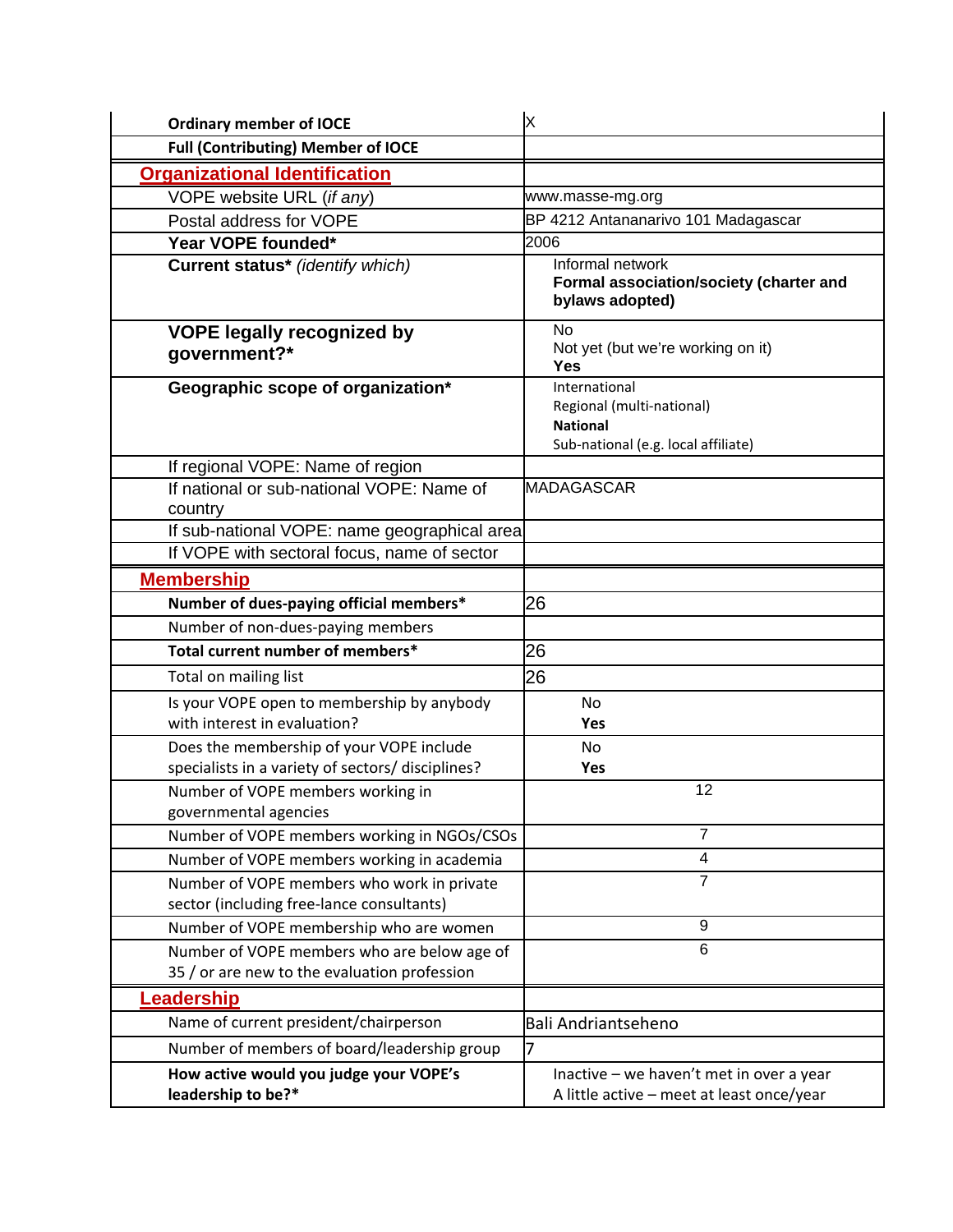|                                                                                      | Fairly active - meet at least quarterly<br>Quite active - meet monthly |
|--------------------------------------------------------------------------------------|------------------------------------------------------------------------|
|                                                                                      | Very active - creatively organizing frequent                           |
|                                                                                      | events to serve our members                                            |
| Does your VOPE have a paid secretariat?                                              | No                                                                     |
|                                                                                      | Yes - part-time                                                        |
|                                                                                      | Yes - full-time                                                        |
| Means of communication with members (check all                                       | <b>Email listserv</b>                                                  |
| that apply)                                                                          | Social media                                                           |
|                                                                                      | Newsletter                                                             |
|                                                                                      | Website                                                                |
|                                                                                      | Publications                                                           |
|                                                                                      | <b>Annual report</b>                                                   |
|                                                                                      | Other:                                                                 |
| Number of newsletters sent during past year                                          |                                                                        |
| When was last Annual Report sent to members?                                         | [December 2014]                                                        |
| Have you used the IOCE VOPE Institutional                                            | No (at least not yet)                                                  |
| Capacity Toolkit? www.vopetoolkit.ioce.net                                           | Yes, but only a little                                                 |
|                                                                                      | Yes, extensively                                                       |
| <b>VOPE Activities</b>                                                               |                                                                        |
| Purpose and mission of VOPE* (brief description)                                     | Promotion of the Evaluation culture for more                           |
|                                                                                      | development results and more accountability                            |
| Recent events or other activities* (brief                                            | - Organization of an international training session                    |
| description)                                                                         | on Public Policy Evaluation in collaboration with                      |
|                                                                                      | <b>ENAP Québec</b>                                                     |
|                                                                                      | Launch of the celebration of EvalYear                                  |
|                                                                                      | - Launch of the design process of a National                           |
|                                                                                      | <b>Evaluation Policy Document</b>                                      |
| Has your VOPE adapted or developed standards or                                      | No                                                                     |
| guidelines?                                                                          | Not yet (but we're working on it)                                      |
|                                                                                      | Yes                                                                    |
| If so, where are they accessible?                                                    | [website]                                                              |
| Methods: Experiences in strengthening skills of                                      |                                                                        |
| individual members, by (for example):                                                | organizing workshops led by local experts;                             |
|                                                                                      | organizing webinars with international                                 |
|                                                                                      | speakers;                                                              |
|                                                                                      | designing and delivering e-learning                                    |
|                                                                                      | programmes;                                                            |
|                                                                                      | administering mentoring programmes                                     |
|                                                                                      | Other: organizing local workshops led by                               |
|                                                                                      | representatives from international                                     |
|                                                                                      | organizations present in Madagascar                                    |
| <b>VOPE Affiliations</b>                                                             |                                                                        |
| Is this VOPE is an institutional member of any<br>regional or international network? | No<br>Yes                                                              |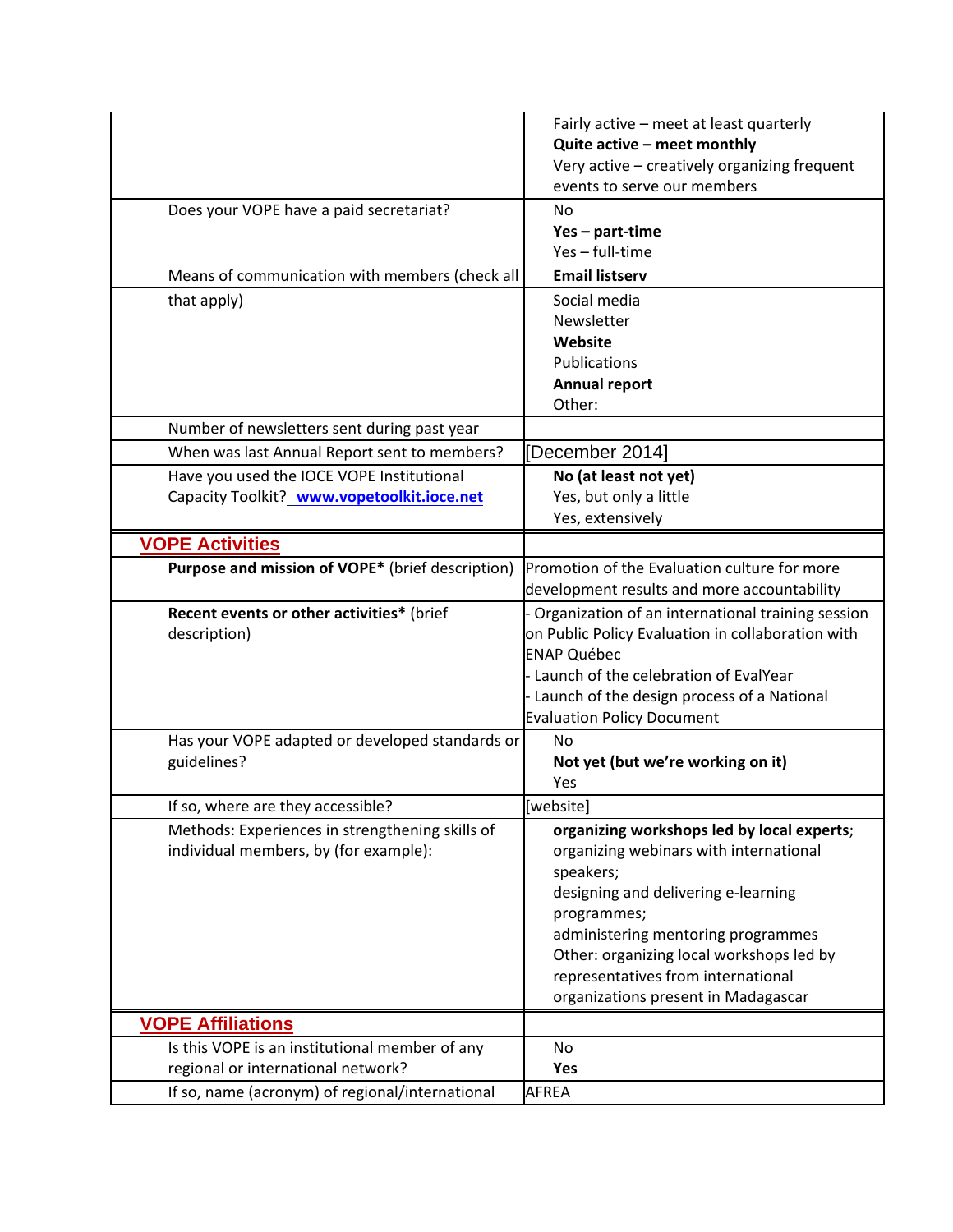| network(s)                                          |                                               |
|-----------------------------------------------------|-----------------------------------------------|
| Has your VOPE participated in a P2P or Innovation   | <b>No</b>                                     |
| Challenge grant-supported project in the past?      | Yes                                           |
| If so, what year?                                   | 2014                                          |
| With what VOPEs/other organizations did you         | AME (Morroco) and RISE (Côte d'Ivoire)        |
| partner?                                            |                                               |
| <b>Advocacy for Enabling Environment for</b>        |                                               |
| <b>Evaluation</b>                                   |                                               |
| Has your VOPE advocated for and influenced          | No, it is not within the scope of our VOPE to |
| governmental evaluation policies and systems? (If   | address governmental policies                 |
| so, please describe in Part II below.)              | Not yet, but we're working on it              |
|                                                     | Yes, but in a modest way                      |
|                                                     | Yes, in a significant way                     |
| Does your government have a National Evaluation     | <b>No</b>                                     |
| Policy (for conducting and using evaluations)?      | Coming - NEP in process of being developed    |
|                                                     | and approved                                  |
|                                                     | Yes - but dispersed among ministries          |
|                                                     | Yes - one over-all policy                     |
| Has your VOPE partnered with parliamentarians in    | No (at least not yet)                         |
| your country?                                       | Yes, a little                                 |
|                                                     | Yes, actively                                 |
|                                                     |                                               |
| Have you used the Advocacy Toolkit available at     | No (at least not yet)                         |
| www.mymande.org/evalpartners/advoactytoolkit?       | Yes, but only a little                        |
|                                                     | Yes, extensively                              |
| <b>EvalYear (2015)</b>                              |                                               |
| Is your VOPE planning any special events to         | No                                            |
| commemorate the International Year of               | Yes                                           |
| Evaluation?                                         |                                               |
| If so, briefly describe:                            | Launch event organized                        |
|                                                     | Thematic Cafés organized and still ongoing    |
| On what dates?                                      | March 2015, Oct-Dec 2015                      |
| Has your national government made a declaration     | No                                            |
| regarding EvalYear?                                 | Yes                                           |
| Have one or more Civil Society Organizations made   | <b>No</b>                                     |
| declarations regarding EvalYear?                    | Yes                                           |
| <b>Research Consent</b>                             |                                               |
| Do you consent to being contacted in the future     | No                                            |
| for research studies that may help to improve       | Yes                                           |
| services to the network of VOPEs? (Selecting "yes"  |                                               |
| merely indicates your willingness to be contacted.  |                                               |
| You are not obligated to participate in any study.) |                                               |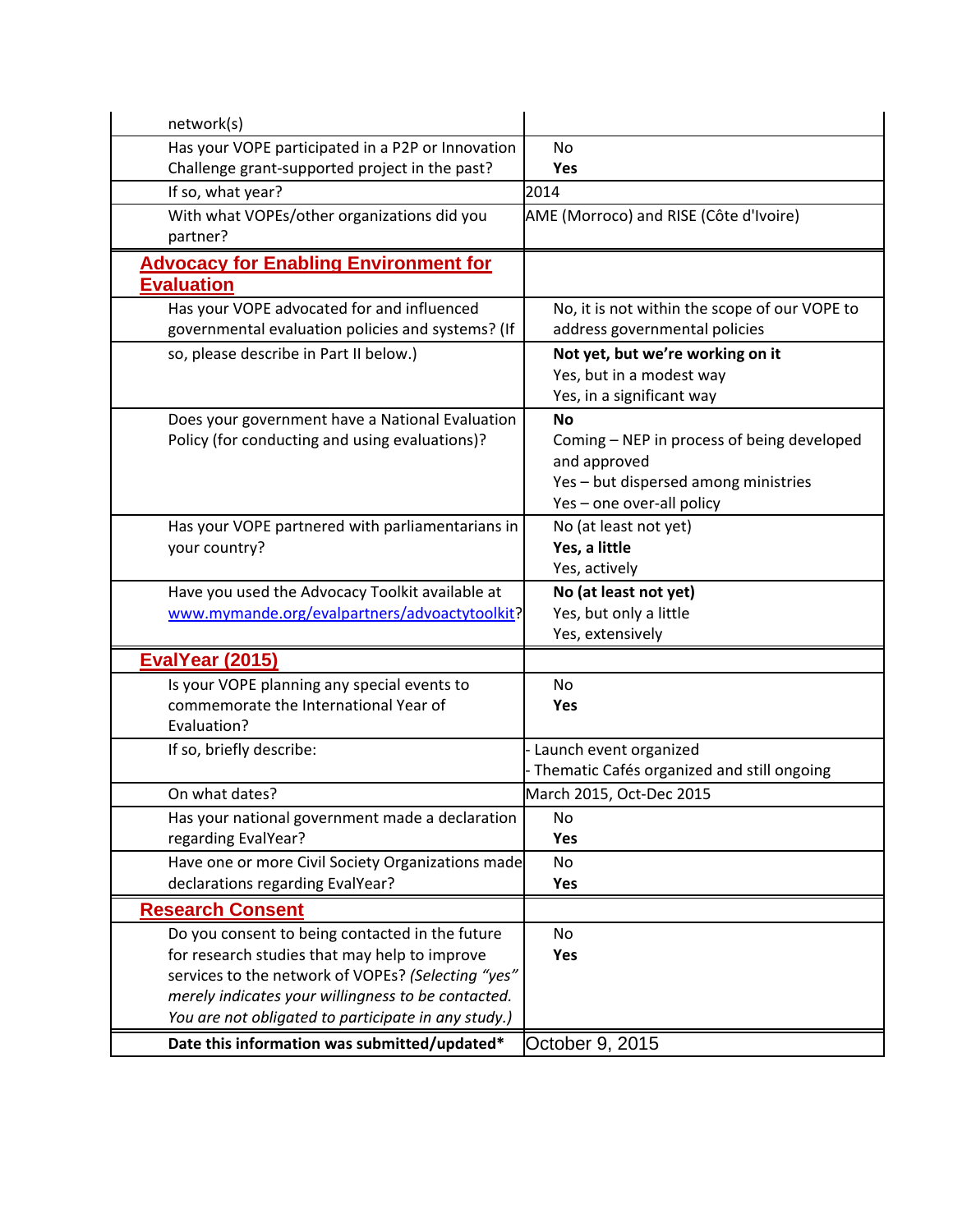*You are also invited to respond to the more detailed questions in the longer questionnaire below.* 

*Note: This section has not changed from the former version of the IOCE-VOPE survey questionnaire. While you could simply copy what you submitted previously, it would be a good idea to update this information.*

*This entire Word document should then be saved with a title like "Country-VOPE-Survey Response 2015" [name of your country/region - acronym of VOPE - Survey Response 2015]. Please send to [Lynn@IOCE.net.](chrome-extension://gbkeegbaiigmenfmjfclcdgdpimamgkj/views/qowt.html#mailto:Lynn@IOCE.net) It will then be posted to the [www.IOCE.net](http://www.ioce.net/) website where such survey responses from VOPEs around the world can be seen. If your VOPE has a logo, you are welcome to send it to Lynn as well.*

*Any questions for clarification can be addressed to [Lynn@IOCE.net.](chrome-extension://gbkeegbaiigmenfmjfclcdgdpimamgkj/views/qowt.html#mailto:Lynn@IOCE.net)*

## **Part II. Expanded information on VOPE's experience with Evaluation Capacity Building**

| Physical/Postal address of VOPE                                                                                                                   | c/o ONG SAHA<br>Lot II Y 33 C Ampasanimalo<br>101 Antananarivo<br>Madagascar                    |
|---------------------------------------------------------------------------------------------------------------------------------------------------|-------------------------------------------------------------------------------------------------|
| Phone number                                                                                                                                      | +261 33 01 34160 / +261 33 71 68363                                                             |
| Is your VOPE supported by external funding?                                                                                                       | Yes / No                                                                                        |
| If so, please name the external funding<br>source(s).                                                                                             | - Swiss Cooperation through the MATOY Program<br><b>UNICEF</b><br><b>UNDP</b><br>The World Bank |
| <b>Evaluation culture:</b>                                                                                                                        |                                                                                                 |
| How prevalently would you say evaluations<br>are commissioned and used by the<br>government of your country?                                      | Evaluations are rarely by the Government.                                                       |
| How prevalently are evaluations<br>commissioned and used by donors?                                                                               | For now, evaluations are mostly commissioned by<br>Donors                                       |
| How prevalently are evaluations<br>commissioned and used by NGOs and<br>CSO <sub>s</sub> ?                                                        | Very rarely                                                                                     |
| Approximately what proportion of the number<br>of persons who conduct evaluations in your<br>country do you estimate are members of your<br>VOPE? | 10%                                                                                             |

### **Additional basic ID information**: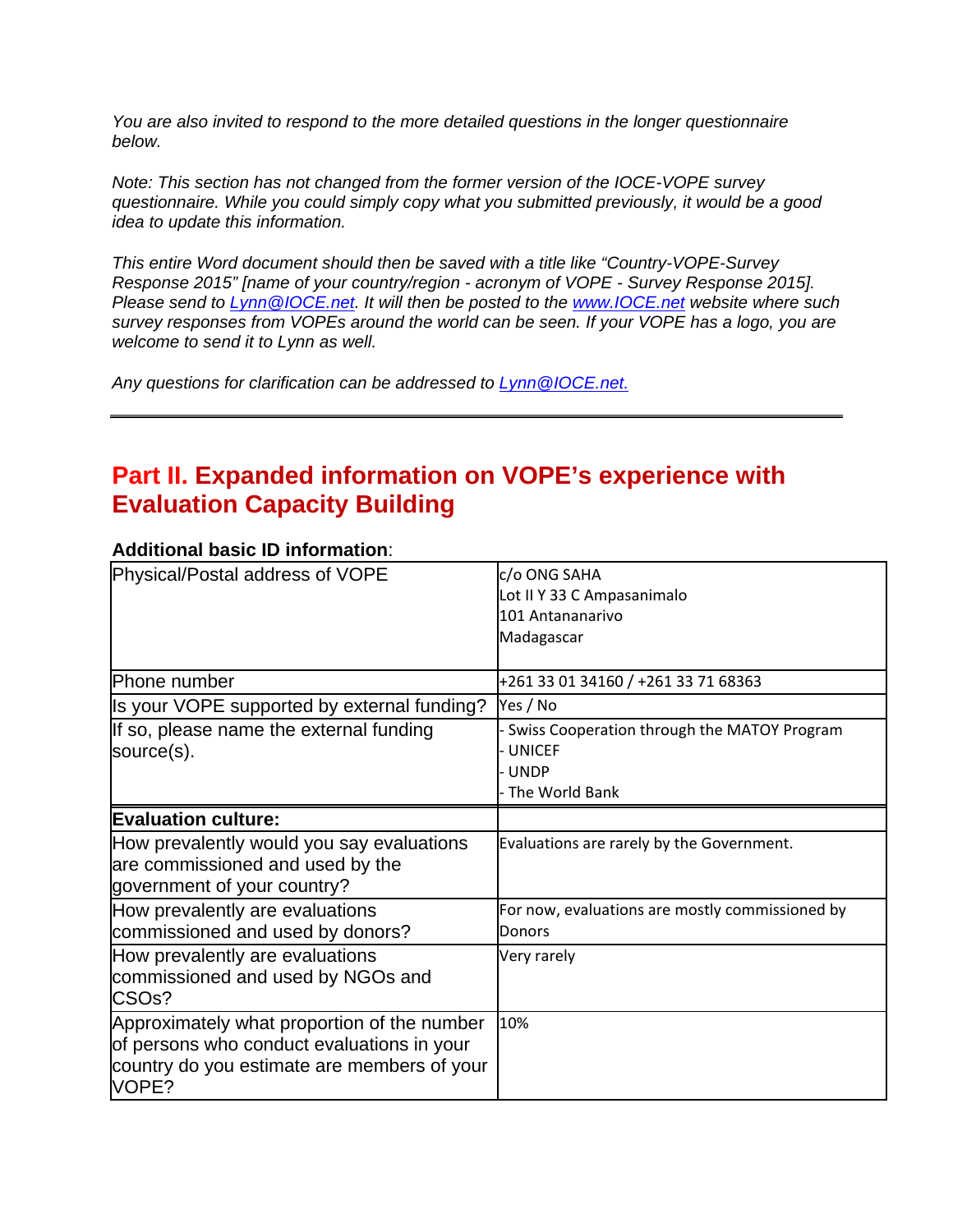| What reasons do you guess other evaluators<br>have not yet chosen to participate in activities<br>of your VOPE? | Many people have expressed their interest in our VOPE<br>but we still stay selective in enrolling new members as<br>we prefer getting active new members and stay few<br>instead of having a huge number benefit they of<br>membership while most will not even want to<br>contribute in the association activities and<br>development. Many people want to join because of |
|-----------------------------------------------------------------------------------------------------------------|-----------------------------------------------------------------------------------------------------------------------------------------------------------------------------------------------------------------------------------------------------------------------------------------------------------------------------------------------------------------------------|
|                                                                                                                 | just the foresee from the association.                                                                                                                                                                                                                                                                                                                                      |

| 1. Background: Please provide a brief history 1.1 Mostly the actual Board members                                   |                                                                                       |
|---------------------------------------------------------------------------------------------------------------------|---------------------------------------------------------------------------------------|
| of the formation of this organization (VOPE).                                                                       |                                                                                       |
| 1.1 Who were/are the key players?                                                                                   | 1.2 The President, the Vice-President, the Secretary<br>General, and a few Counselors |
| 1.2 Who are the key leaders currently?                                                                              |                                                                                       |
| 1.3 What are the main existing strengths that                                                                       | 1.3 Each member's readiness to contribute and work                                    |
| your VOPE is trying to capitalize on?                                                                               | for the success of the VOPE                                                           |
| 1.4 What are the main                                                                                               |                                                                                       |
|                                                                                                                     | 1.4 We would like to be able to hire a full time                                      |
|                                                                                                                     | Executive Secretary but we do not have enough                                         |
|                                                                                                                     | resources to do so yet!                                                               |
| challenges that your VOPE is trying to<br>address?                                                                  |                                                                                       |
| 2. Organizational motivation: What were/are Founding of the VOPE started with the readiness of a                    |                                                                                       |
| the driving forces for the formation of the                                                                         | few friends who were convinced that the country                                       |
| VOPE and its historical development?                                                                                | needs to invest in better evaluations and more                                        |
|                                                                                                                     | evaluation ownership to accompany its development                                     |
| 3. Evaluation Capacity Building: What has                                                                           | Yes indeed! We just organized this year a big                                         |
| your VOPE done to promote evaluation (M&E) international training session on Public Policy                          |                                                                                       |
| capacity?                                                                                                           | Evaluation in close collaboration with ENAP Québec. It                                |
|                                                                                                                     | was international because of the institutional                                        |
|                                                                                                                     | collaboration in its design but also because of its                                   |
|                                                                                                                     | participants (we had 11 participants from the Comoros                                 |
|                                                                                                                     | Islands)                                                                              |
| 4. Context / target entities:                                                                                       | 4.1 We are starting negotiations with the Polytechnic                                 |
| More specifically, who are the persons or institutions your                                                         | School of the University of Antananarivo, to set up a                                 |
| organization seeks to influence (to strengthen evaluation                                                           | training cursus on M&E for its engineers 3rd year                                     |
| capacity)? For example:                                                                                             | students                                                                              |
| 4.1 Technical capacities to supply quality evaluations,<br>partnering with experts, local universities or others to |                                                                                       |
| provide training for members, etc.;                                                                                 | 4.2 We are sending members on regional and                                            |
| 4.2 Strengthening VOPE organizational capacity itself;                                                              | international training from time to time. We sent to                                  |
| 4.3 Enhancing the enabling environment for evaluation,                                                              | the PIFED in Québec 1 person in 2014 and another                                      |
| including strengthening the demand for and use of                                                                   | member went there this year. And this Year 2 more                                     |
| evaluations by policy makers;                                                                                       | people went to a Training of Trainers session on                                      |
| 4.4 Influencing governmental policies related to evaluation,                                                        | Impact Evaluations in Dakar.                                                          |
| evaluation designs and implementation of M&E                                                                        |                                                                                       |
| systems, etc.                                                                                                       | 4.2 We will be starting soon internal training sessions                               |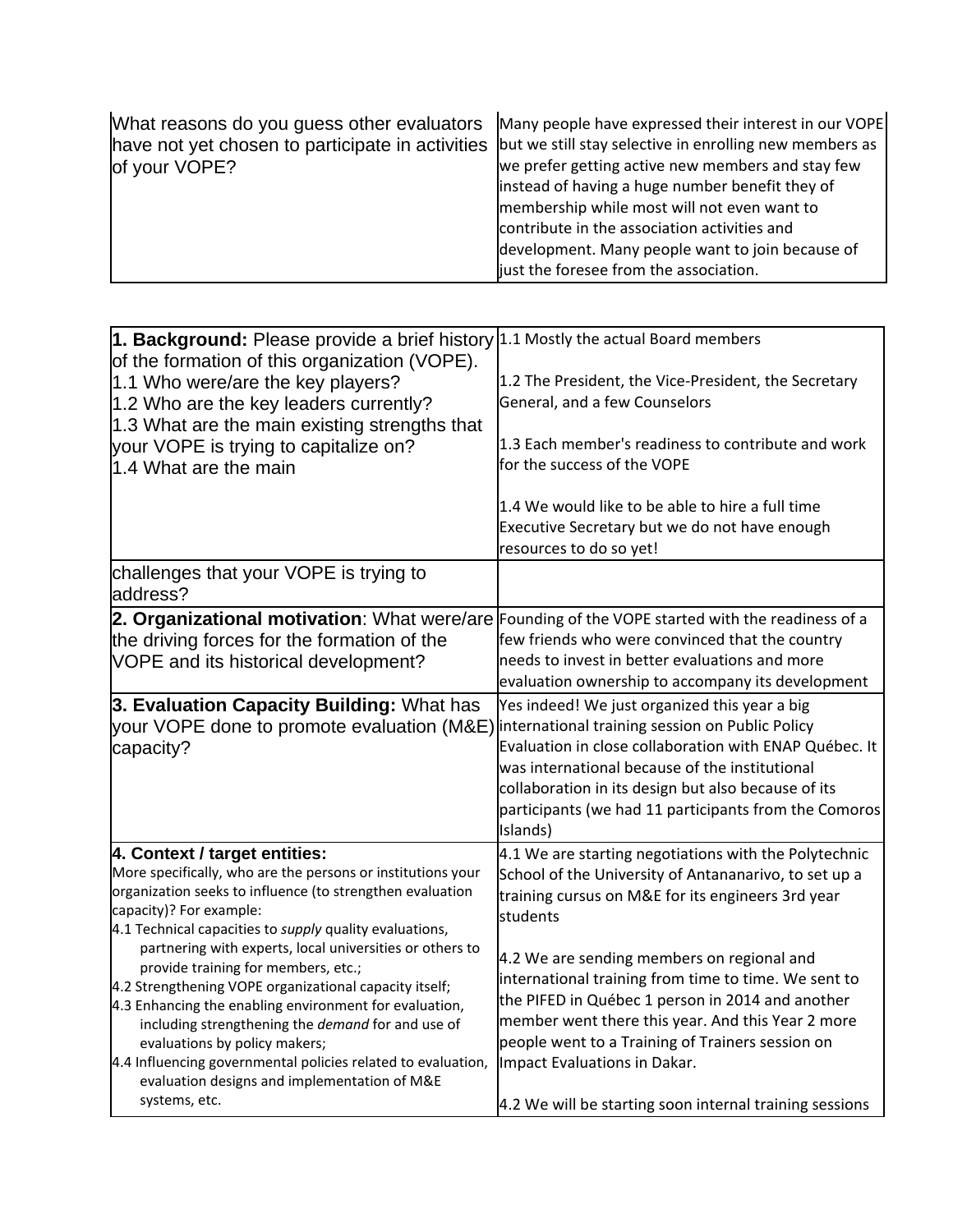|                                                                                                  | between members!                                                                                                                                                                 |
|--------------------------------------------------------------------------------------------------|----------------------------------------------------------------------------------------------------------------------------------------------------------------------------------|
|                                                                                                  | 4.4 We will be launching the design of the National<br>Evaluation Policy in close collaboration with the Prime<br>Minister's office and the Ministry of Planning and<br>Economy. |
| 5. Public accountability: Is your VOPE                                                           | Not yet but we are aiming to contribute to develop                                                                                                                               |
| helping to strengthen oversight and                                                              | more and more national capacity within the                                                                                                                                       |
| transparency of government programs? If so,                                                      | Government and within the Parliament!                                                                                                                                            |
| in what ways? Can you share any success                                                          |                                                                                                                                                                                  |
| stories of evaluators or others promoting                                                        |                                                                                                                                                                                  |
| public accountability?                                                                           |                                                                                                                                                                                  |
| 6. More specifically, what are some of the<br>key themes for which you advocate? For             | After the first ever national evaluation days, we intend<br>to push for the integration of cultural evaluation                                                                   |
| example, are you promoting issues related to                                                     | legacy into the upcoming national evaluation policy                                                                                                                              |
| cultural sensitivity, equity, social justice,                                                    | document and the national evaluation standard                                                                                                                                    |
| empowerment, transformation, gender,                                                             |                                                                                                                                                                                  |
| environment, poverty? If so, please describe                                                     |                                                                                                                                                                                  |
| or attach relevant documents.                                                                    |                                                                                                                                                                                  |
| 7. Methods: Experiences in strengthening skills of individual                                    | organizing international training sessions where<br>members benefits many                                                                                                        |
| members, by (for example):                                                                       | advantages compared to outside persons                                                                                                                                           |
| organizing workshops led by local experts;<br>organizing webinars with international speakers;   | organizing exchanges with international                                                                                                                                          |
| designing and delivering e-learning programmes;                                                  | organizations to share the M&E policy of their<br>institution with MASSE members                                                                                                 |
| administering mentoring programmes; etc.                                                         | delivering soon special courses on M&E at                                                                                                                                        |
|                                                                                                  | Universities                                                                                                                                                                     |
| 8. Standards: Has your VOPE developed                                                            | Upcoming with the National Evaluation Standard                                                                                                                                   |
| professional standards/ethical codes/                                                            |                                                                                                                                                                                  |
| competencies (or adheres to those developed                                                      |                                                                                                                                                                                  |
| by others)? If so, please provide                                                                |                                                                                                                                                                                  |
| documentation.                                                                                   |                                                                                                                                                                                  |
| 9. Job opportunities: Do you share                                                               | Yes, a lot!                                                                                                                                                                      |
| employment/ consultancy opportunities with                                                       |                                                                                                                                                                                  |
| evaluators on your database?                                                                     |                                                                                                                                                                                  |
| 10. Progress and results: What progress has We start to feel hat Government authorities are more | accepting the idea to take the lead of evaluation                                                                                                                                |
| been achieved so far in any of the above or<br>other domains? What are expected and              | processes. We will be organizing soon a huge reunion                                                                                                                             |
| unexpected results achieved?                                                                     | of all Ministry's Secretary General where we will                                                                                                                                |
|                                                                                                  | contribute into the development of their evaluation                                                                                                                              |
|                                                                                                  | understanding!                                                                                                                                                                   |
| 11. Lessons learned: Recommendations/ tips Share and provoke reactions from time to time         |                                                                                                                                                                                  |
| to others for good practices on how to                                                           | through mailing lists and other social media.                                                                                                                                    |
| organize and sustain VOPEs like yours.                                                           |                                                                                                                                                                                  |
| 12. Next steps: What does your VOPE plan to Start the M&E course with the Polytechnic School of  |                                                                                                                                                                                  |
|                                                                                                  | the University of Antananarivo                                                                                                                                                   |